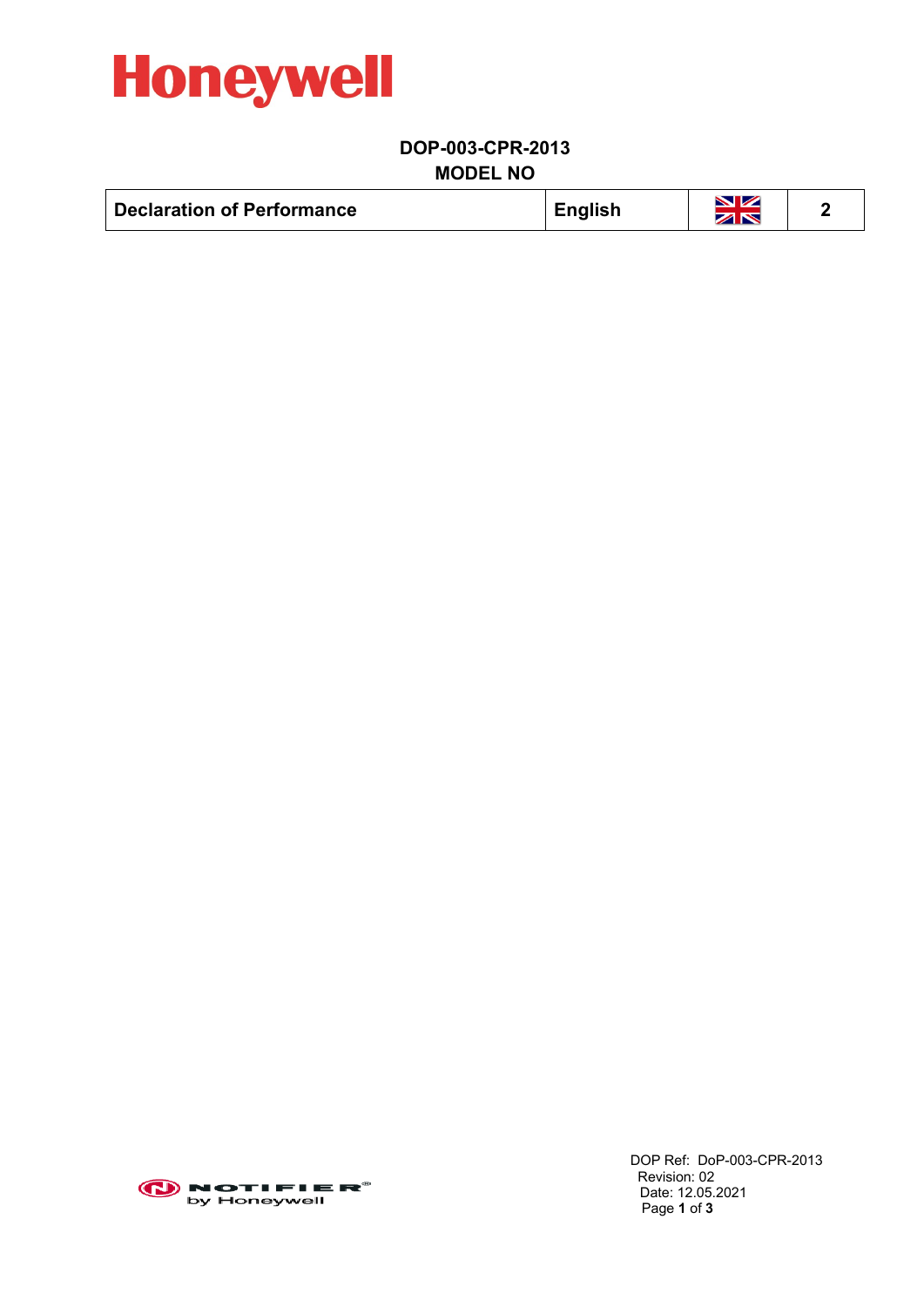



## **DECLARATION OF PERFORMANCE**

<span id="page-1-0"></span>

|    |                                                    | DoP-003-CPR-2013                                                                                                                                                                               |
|----|----------------------------------------------------|------------------------------------------------------------------------------------------------------------------------------------------------------------------------------------------------|
| 1. | Unique identification code of the<br>product-type: | PRI-BNL, PRL-BNL-1, PRL-BOX-17, PRL-BOX-38, PRL-IB, PRL-IB-1,<br>PRL-LED-EN, PRL-LED-EN-1, PRL-LED-NRD, PRL-LED-NRD-1                                                                          |
| 2. | Intended Use:                                      | Fire detection and fire alarm systems installed in and around buildings                                                                                                                        |
| 3. | Manufacturer by:                                   | Honeywell Life Safety Romania<br>Salcimilor Street, No. 2bis                                                                                                                                   |
|    |                                                    | 305500, Lugoj Jud. Timis                                                                                                                                                                       |
| 4. | Design authority:                                  | Notifier by Honewell<br>(Pittway Systems Technology Group Europe Ltd)<br>Honeywell Life Safety Systems<br>140 Waterside Road<br>Hamilton Industrial Estate Leicester, LE5 TN<br>United Kingdom |
| 5. | Authorised Representative:                         | Not applicable                                                                                                                                                                                 |
| 6. | System of AVCP:                                    | System 1                                                                                                                                                                                       |
| 7a | Harmonised Standard:                               | EN 54-2: 1997+A1:2006,                                                                                                                                                                         |
|    |                                                    | EN 54-4:1997 + A2: 2006                                                                                                                                                                        |
|    | Notified Body Number:                              | 2831                                                                                                                                                                                           |
|    |                                                    | 2831-CPR-F4330                                                                                                                                                                                 |
| 7b | European Assessment Document:                      | Not applicable                                                                                                                                                                                 |
|    | European Technical Assessment:                     | Not applicable                                                                                                                                                                                 |
|    | Technical Assessment Body:                         | Not applicable                                                                                                                                                                                 |
|    | Notified Body:                                     | <b>BRE Global Assurance (Ireland) Limited</b>                                                                                                                                                  |
| 8. | Declared Performance:                              |                                                                                                                                                                                                |

| <b>Clause</b>                      | <b>Description</b>                                                 | Performance |
|------------------------------------|--------------------------------------------------------------------|-------------|
| 4,5,6,7,8,9,<br>10, 11, 12, 13, 14 | Operational reliability                                            | Pass        |
| 15.4                               | Durability of operational reliability<br>Temperature resistance    | Pass        |
| 15.6, 15.7, 15.15                  | Durability of operational reliability<br>Vibration resistance      | Pass        |
| 15.8 to 15.13                      | Durability of operational reability<br><b>Electrical stability</b> | Pass        |
| 15.5, 15.14                        | Durability of operational reability<br>Humidity resistance         | Pass        |
| 4, 5, 7                            | Performance under fire condtions                                   | Pass        |
| 7.1, 7.7, 7.11, 7.12               | Response delay (response time to fire)                             | Pass        |

| EN 54-4: Fire Detection and Fire Alarm Systems - Power supply equipment |                                       |                           |  |  |  |
|-------------------------------------------------------------------------|---------------------------------------|---------------------------|--|--|--|
| Clause                                                                  | <b>Description</b>                    | Performance               |  |  |  |
| 4,5,6,7,8                                                               | Operational reliability               | Pass                      |  |  |  |
| 9.5                                                                     | Durability of operational reliability | Pass                      |  |  |  |
|                                                                         | Temperature resistance                |                           |  |  |  |
| 9.7, 9.8, 9.15                                                          | Durability of operational reliability | Pass                      |  |  |  |
|                                                                         | Vibration resistance                  |                           |  |  |  |
| 9.9 to 9.13                                                             | Durability of operational reability   | Pass                      |  |  |  |
|                                                                         | Electrical stability                  |                           |  |  |  |
| 9.6, 9.14                                                               | Durability of operational reability   | Pass                      |  |  |  |
|                                                                         | Humidity resistance                   |                           |  |  |  |
| 4, 5, 6                                                                 | Performance of power supply           | Pass                      |  |  |  |
|                                                                         |                                       | DOP Ref: DoP-003-CPR-2013 |  |  |  |
|                                                                         |                                       | $D = 1$                   |  |  |  |

 Revision: 02 Date: 12.05.2021 Page **2** of **3**